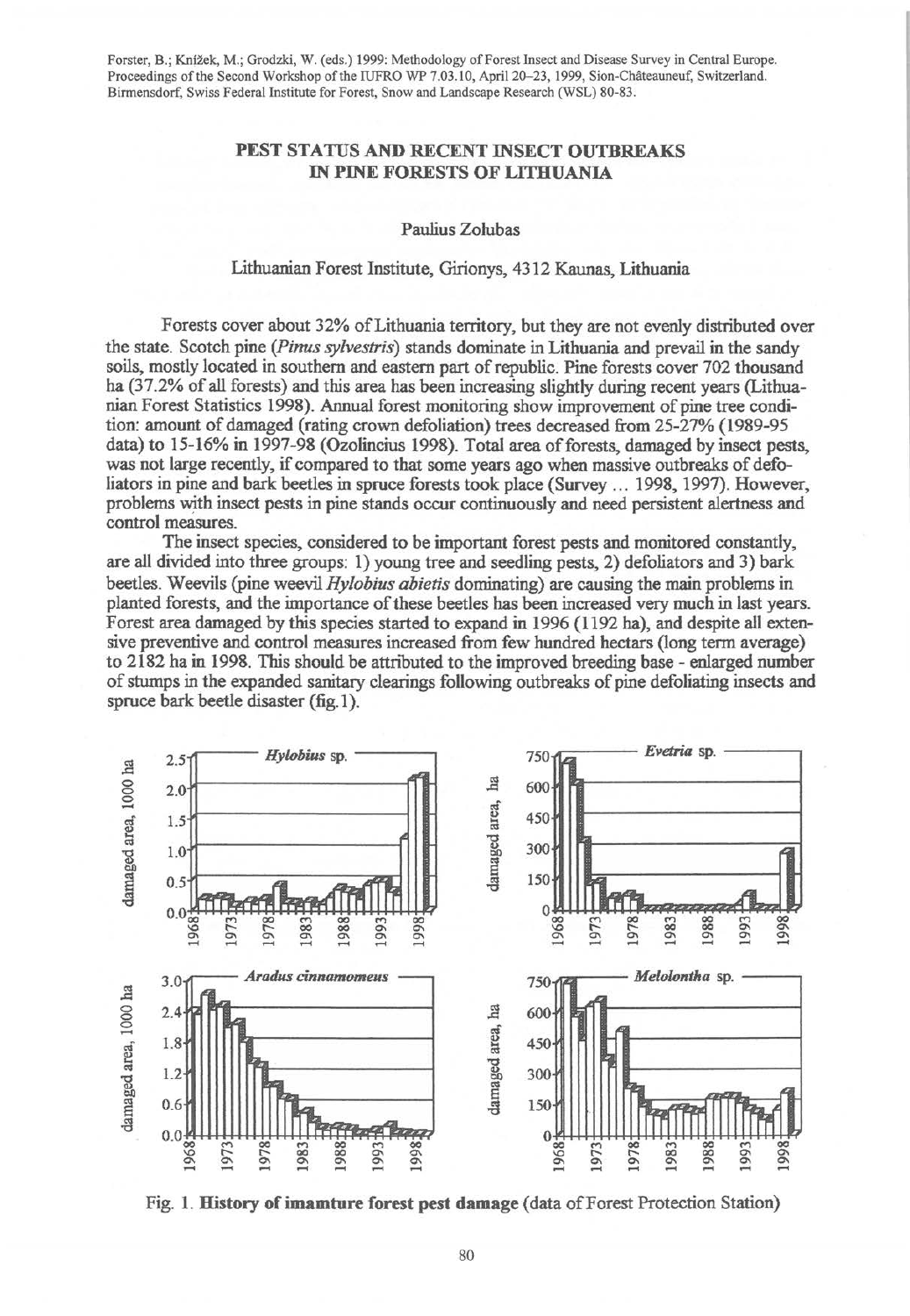Few species of tip moths *Evetria* sp. has been damaging about few thousand hectares of young pine forests annually in late sixties - early following expanded reforestation and plantings of new forests, but later these pests lost their importance and in eighties recorded damage was very low. However, rise of population was detected in 1998 and further increase of damage is anticipated as areas of planted pine forests has increased considerably in few last years. Still, no effective control means are generally used. The same pattern follow the history of forest damage by bug *Aradus cinnamomeus,* which injuries young pine trees starting from 8-· 10 year old, and recently was damaging only some tens of hectares per year. Rise of this pest should be predicted in few years when large areas of recently planted pine seedlings will enter risk stage. Larvae of cockchafers *(Melolontha* sp. ), damaging roots of seedling, have had more significance in seventies, dominating in pine reforestation. Later damage decreased (fig.1 ), but still they are causing nuisance to foresters and time to time require control measures in limited areas, especially planting pine in former agricultural lands.

Tree defoliating pest list is long, but species differ in their extent and are the most difficult to predict. There are species, for example, *Neodiprion sertifer, Panolis flammea* with single recorded outbreaks in Lithuania since 1969; these unexpected flashes make serious damage (fig.2). However, recent pest survey show signs of another increase of *Panolis flammea*  population; slight defoliation is predicted in some areas after twenty years of depression.



Fig. 2. History of defoliating pest damage (data of Forest Protection Station)

Pine webspinning sawfly *Lyda nemoralis* for the first time was noted in 1973 (fig.3) and since then two widescale outbreaks have been recorded in compact area in the pine forests of north-eastern Lithuania. Last years population is beeing low, because this species have facultative diapause which make it very hard to predict.

Nun moth *(Lymantria monacha)* currently is considered to be one of the main defoliating pine pests in Lithuania. Outbreak of this pests in 1979-83 was supressed by massive use of conventional chemicals five years in turn. Nevertheless damage was recorded in few thousand hectares annually during outbreak. During recent outbreak only in 1993 more than eleven thousand hectares were damaged. In 1994, despite aerial application of bacterial insecticide Foray 48, some ten thousand hectares suffered heavy defoliation. Outbreak ended in 1995 and in few recent years no damage is recorded (fig. 3).

Pine moth *(Dendrolimus pini L)* has been known as common moth species in Lithuania, but only in 1994 outbreak occurred, starting predominantly in pine stands weakened by droughts and slight pine sawfly injuries, and in 1995 damage was projected to extend to 28.0 thousand hectares. Foray 48 was applied in 11450 ha, but still damage was recorded in the area of 16.55 thousand hectares in 1995 (Survey ... 1995). Next year outbreak ceased and pest population dropped to almost undetectable level now.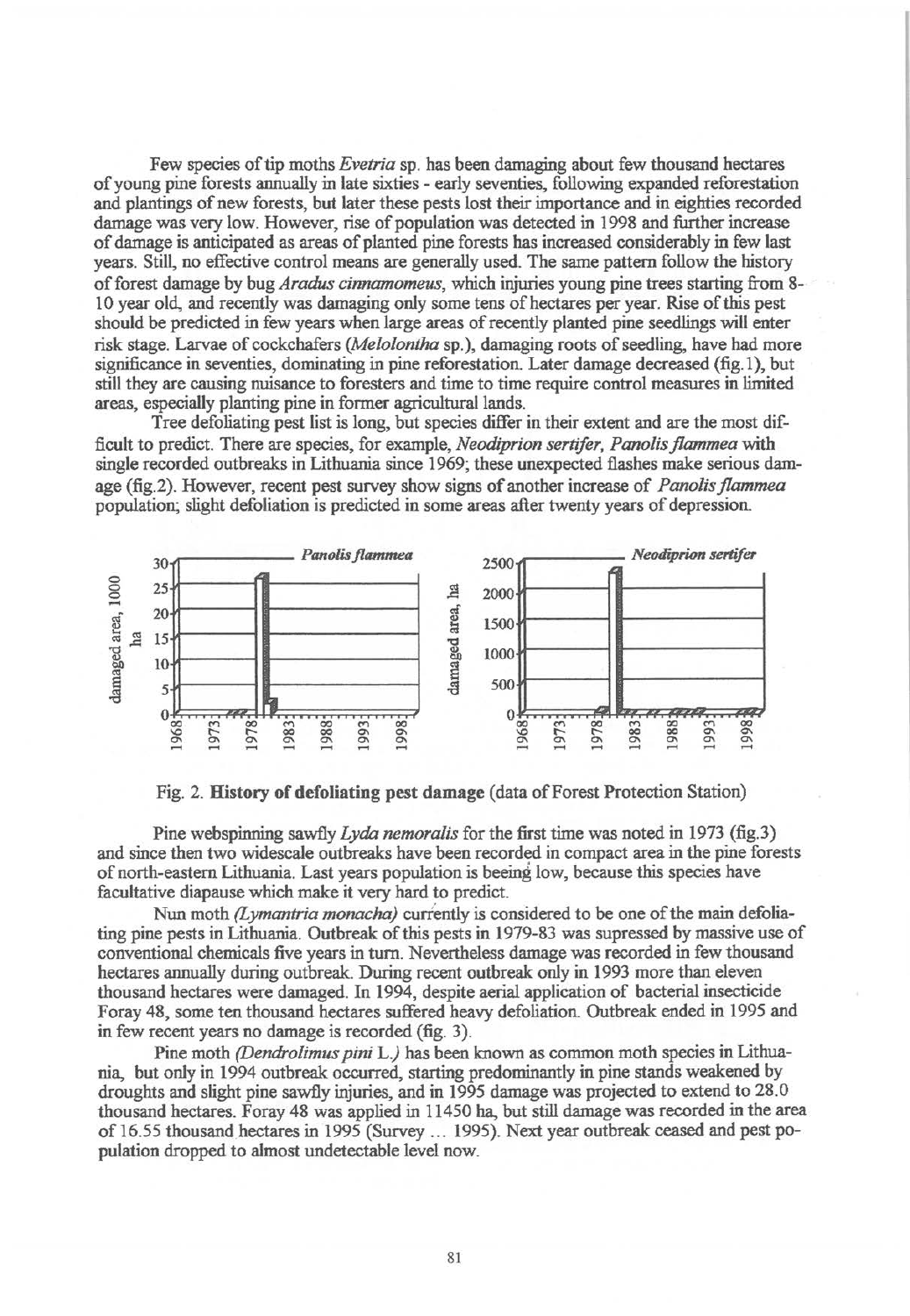

Fig. 3. Recent outbreaks of defoliating insects (data of Forest Protection Station)

Pine sawfly *(Diprion pini)* is also a serious pest in Lithuanian pine forests. Chemical control measures succesfully have been applied and have stopped the ascenting outbreak in seventies - damage had not exceeded hundreds of hectares per year. In nineties ecological and economical situation (public awareness, lack of financing and absence of effective microbial preparations) led to the case when sawfly damaged 12-15 thousand hectares of pine forests per year (fig. 3). However, further monitoring revealed high potential of natural enemies - pine sawfly population was supressed by parasites following peak defoliation and no significant damage occurred in 1994-96. Situation repeated when pine sawfly damage was encountered in the area of 4110 ha in 1998. Application of chemicals was already scheduled during the second generation of the pest, but had to be cancelled - surveys revealed that major part of cocoons were parasitised by braconid vasps.



Fig. 4. Damage of pine bark beetles (data of Forest Protection Station)

Pine bark beetle population *(I omicus piniperda* and *Tomicus minor)* does not fluctuate so extremely as in defoliating insects. Still their damage is recorded each year in all areas with pine stands and sanitary fellings are needed constantly over the whole territory of the state. There was a long lasting outbreak in eighties when damaged area reached 3175 ha in 1986. Now the situation has stabilised, damage reached approximately one thousand hectares in 1998. Constant monitoring is implemented and necessary bark beetle control measures (sanitary fellings and trap log deployement) are applied. Generally bark beetles are not so dangerous insect pests as defoliators in pine forests of Lithuania.